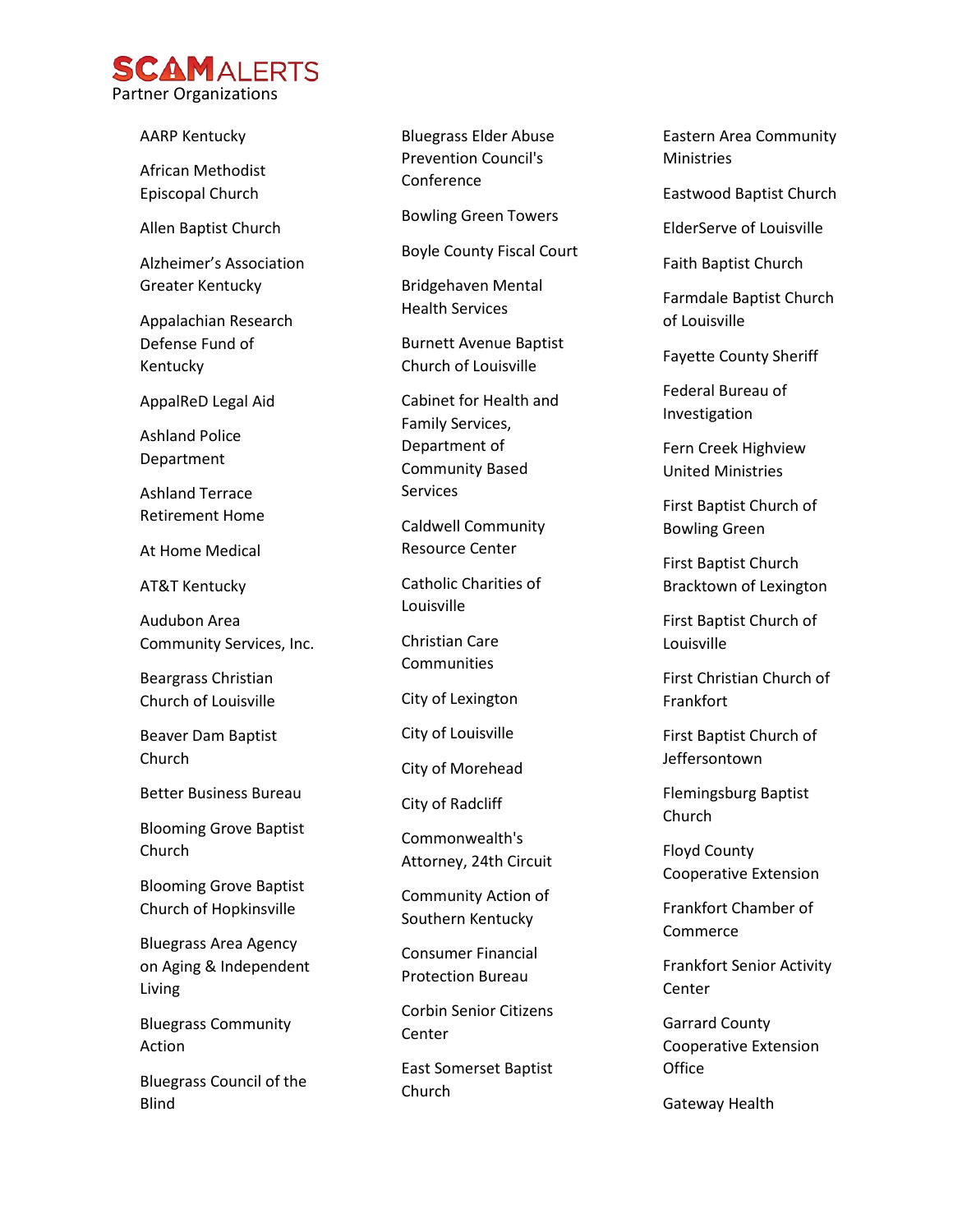

Gene B. Glick Com pany

Georgetown Mayor's **Office** 

Guardian Medical Monitoring

Harbor House of Louisville

Henderson Senior Center, The Gathering Place

Holy Name Church of Louisville

Holy Name of Jesus Catholic Church of Henderson

Hometown Bank

Hopkins County Cooperative Extension

Hosparus

Hughlett Temple AME Zion

Immaculate Conception Catholic Parrish of La Grange

Immanuel United Church of Christ

Kentuckiana Regional Planning & Development Agency

Kentucky Association of Chiefs of Police

Kentucky Association of Health Care Facilities

Kentucky Bankers Association

Kentucky Baptist Convention

Kentucky Chamber of Commerce

Kentucky Commonwealth's Attorneys Association

Kentucky Council of Churches

Kentucky Council on Area Development Districts

Kentucky County Attorneys Association

Kentucky Credit Union League

Kentucky Equal Justice **Center** 

Kentucky Housing Association

Kentucky Legal Aid

Kentucky Refugee Ministries

Kentucky River Area Development District

Kentucky River Foothills Development Council, Inc.

Kentucky Sheriff's Association

Knott County Senior **Center** 

Kroger

Laurel County Older Persons Activity Center Legal Aid of the Bluegrass

Legal Aid Society of Louisville

Letcher County Cooperative Extension

Letcher County Senior Center

Lexington Housing Authority – Griffith - Ballard Towers

Lexington Police Department

Lincoln Trail Area Development District

Lone Oak First Baptist Church

Loren Richards Elder Abuse Scholarship

Louisville Metro Community Services

Louisville Metro Department of Public Health and Wellness

Louisville Metro Office for Aging & Disabled Citizens

Louisville Metro Police Department

Louisville Metro Senior **Nutrition** 

Louisville Metro TRIAD

Louisville Urban League

Madison County Retired Teachers Association